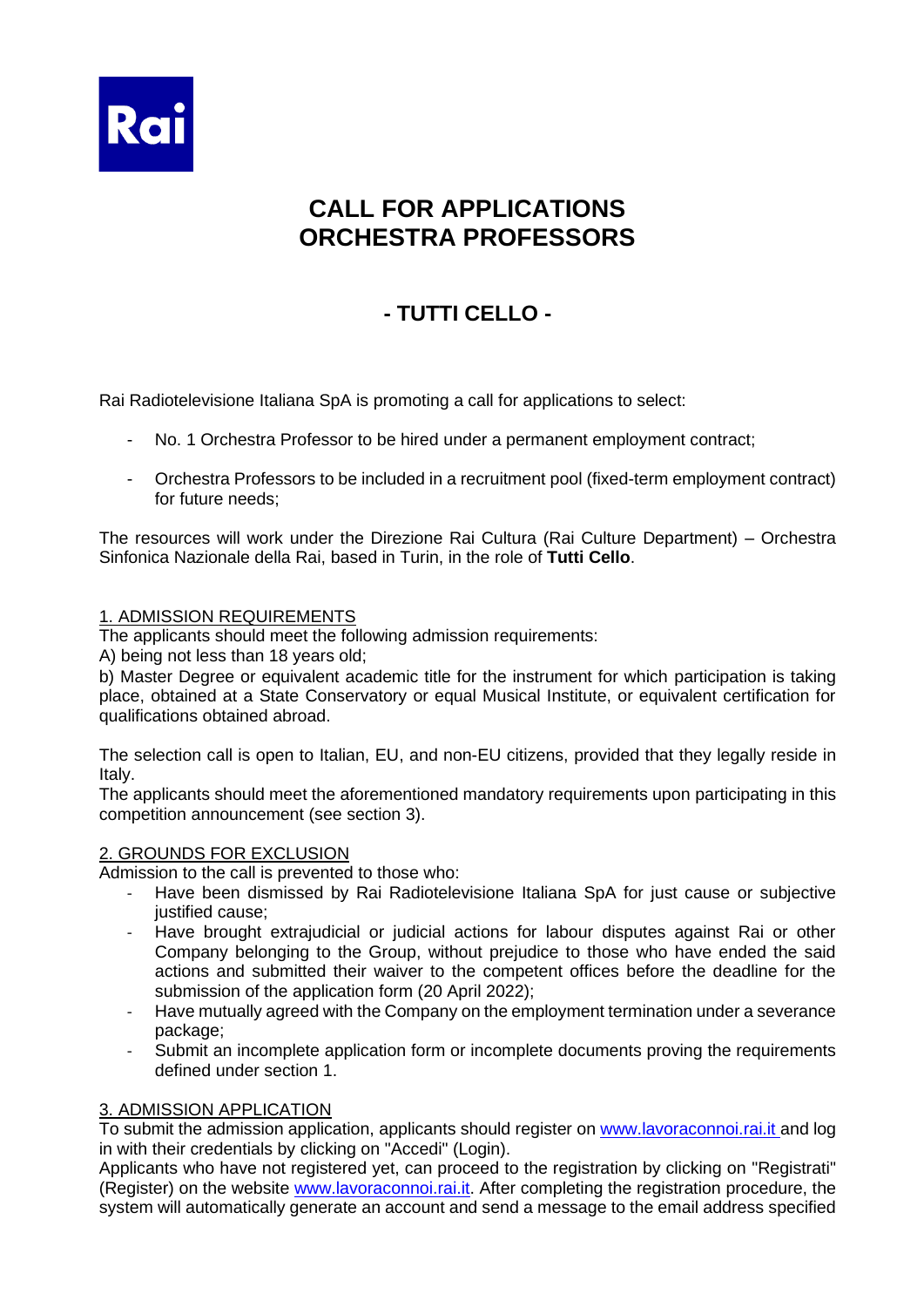upon registration. To complete the procedure and activate their accounts, applicants should click on the link provided in the email sent by the system.

Once logged in, to take part in the call, applicants should select their call of interest among those listed on the Home Page of the website [www.lavoraconnoi.rai.it.](http://www.lavoraconnoi.rai.it/) Therefore, they should:

- Read the call for applications and click on the button "Aderisci" (Participate) on the bottom right of the page;
- − Fill in the requested forms (subject to preliminary acceptance of the Privacy policy);
- − Confirm their participation by clicking on "Conferma" (Confirm);
- − Check their inbox (including the Spam folder) to verify the reception of an automatically generated message from [academy.selezione@rai.it](mailto:academy.selezione@rai.it) confirming the application has been submitted correctly.

#### **Applicants should submit their applications no later than 12:00 pm on 20 April 2022.**

Any applications received in a format and/or through means different than those specified above (i.e., paper application, etc.), and/or after the deadline set out above, will not be reviewed.

The "FAQ" section provides instructions on how to submit your application correctly.

Anyone who has entered their CV on the website [www.lavoraconnoi.rai.it,](http://www.lavoraconnoi.rai.it/) if interested, must confirm their participation by filling out the dedicated online form available on the same website.

All parts of the online admission application must be completed and included as attachments:

- − **updated curriculum** with picture (.pdf format);
- − **copy of the Master Degree** or equivalent academic qualification or a **certificate** issued by the Conservatory or equal institute, reporting the score obtained in the final exam of the diploma course (.pdf format);
- − Applicants who have obtained a qualification abroad should attach a "**certificate of equivalence of qualification**" issued by the competent Italian diplomatic authorities in the country where the degree was issued. Alternatively, they might attach a "**Diploma Supplement** " (using the form provided by the European Commission) or **the certificates issued by ENIC-NARIC centres**, containing all the information reported in the **certificate of equivalence of qualification** (.pdf format);
- − Applicants who are citizens of a country not belonging to the European Union, should attach a copy of a valid residence permit enabling them to work, and documents proving they have adequate accommodation (.pdf format);

Rai will evaluate any foreign qualification according to the academic nature of the foreign institution Issuing the title, the duration of the study programme, and the subjects reported in the academic curriculum. The evaluation will follow the parameters in use by the Universities when carrying out the equivalence assessment, as noted on the website of the Italian Ministry of Education, University, and Research.

The applicants who fail to provide even one of the documents required in the admission application will not be admitted.

Auditions carried out by applicants providing untrue or inaccurate information in their application form will be considered void.

Failure to meet even one of the participation requirements or to submit documents proving the requirements above, subject to verification during the selection period or upon hire, will result in the applicant being excluded from the selection procedure, if in progress, or from the final ranking. Given the conditions mentioned above, Rai may, at any time, order the exclusion from the rankings.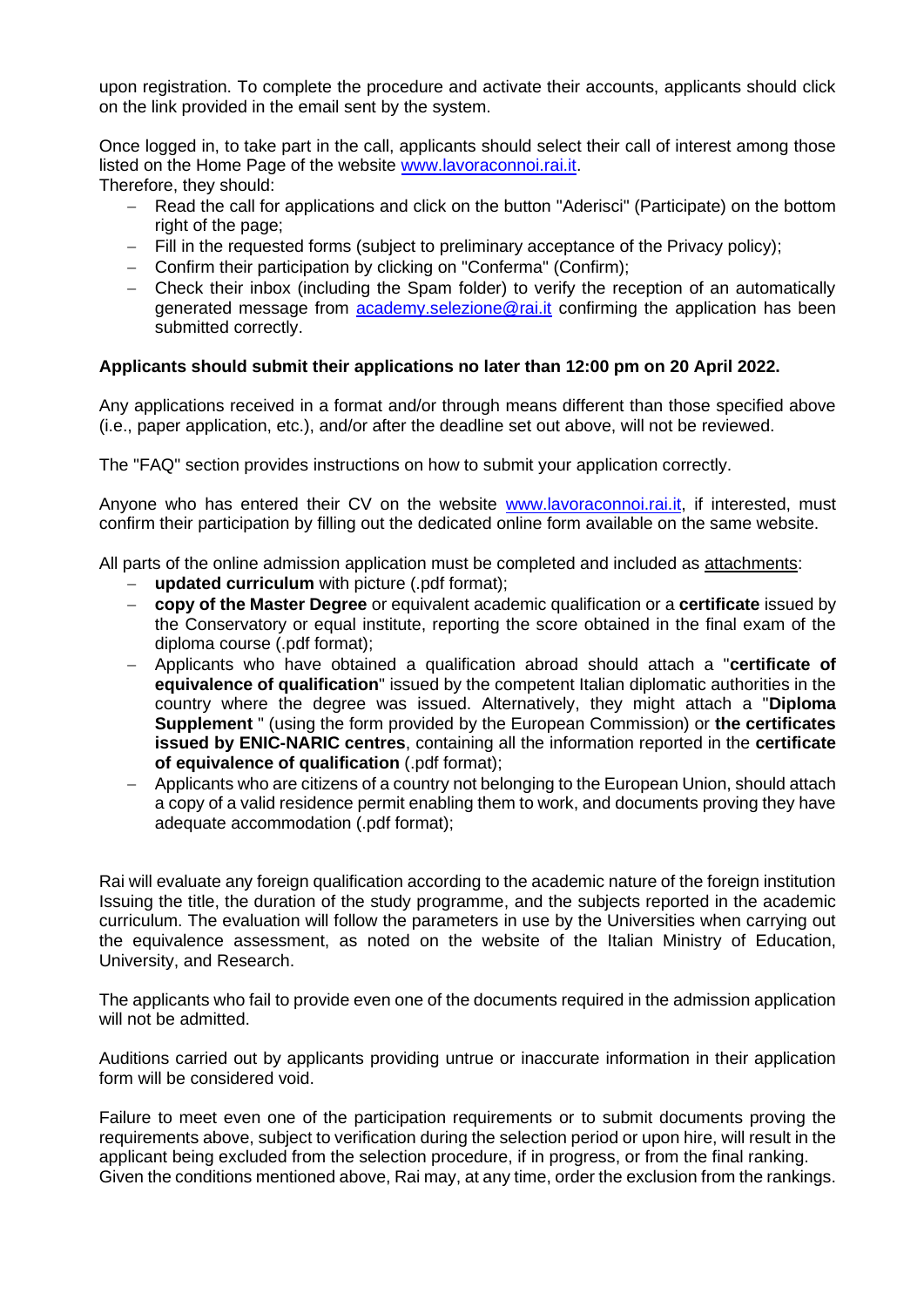### 4. EXAMINATION BOARD

Applicants will be evaluated by an Examination Board consisting of five Members appointed by Rai.

### 5. ADMISSION TO AUDITIONS AND CONVOCATION

Applicants can verify their admission to the auditions by checking the convocation schedule published on the website [www.lavoraconnoi.rai.it;](http://www.lavoraconnoi.rai.it/) the schedule will be followed by communication sent via e-mail specifying the convocation date and time (section 8).

Failure to be present on the convocation date will be regarded as the applicant's withdrawal from the selection procedure.

#### 6. AUDITIONS

Applicants admitted to the call will take an individual exam subject to evaluation of the Examination Board.

The examination is structured as follows:

- − 1<sup>st</sup> anonymous preliminary round (total score: 100 pt.);
- − 2 nd round (total score: 100 pt.);
- − 3 rd round (total score: 100 pt.) and individual interview.

#### **1 st preliminary round (anonymous)**

Only the applicants who obtain a score equal to or higher than **60/100** in the first round will be admitted to the second round.

#### **2 nd round**

The outcome of the 2nd round will result in establishing the ranking B; this ranking will be used to identify applicants eligible to be hired as **Tutti Cello** under a fixed-term contract, as selected among those who have obtained a score equal to or higher than **60/100** in the round.

Only the applicants with a score equal to or higher than **70/100** in the second round will be admitted to take part in the third round.

#### **3 rd final round**

Applicants who obtain a score equal to or higher than **80/100** in the third round will be short-listed and included in the ranking of the applicants eligible to be hired under **a permanent employment contract.**

The applicants short-listed for the third round will also have an individual interview with an HR expert on the same day of the audition.

The score obtained in each round cannot be used in assessing the following round.

Auditions will take place in Turin from **17 May 2022, with possibility to extend to June 2022,**  depending on the number of applicants taking part in the call.

Rai reserves the right to change the timeframe of the selection procedure.

Rai will perform some stages of the selection in partnership with the external recruiting Company Gi Group SpA.

All applicants must:

- show an ID, valid on the day of the audition;
- bring their own instrument;
- get information about the musical material for the audition, available for download on the website [www.osn.rai.it](http://www.osn.rai.it/) .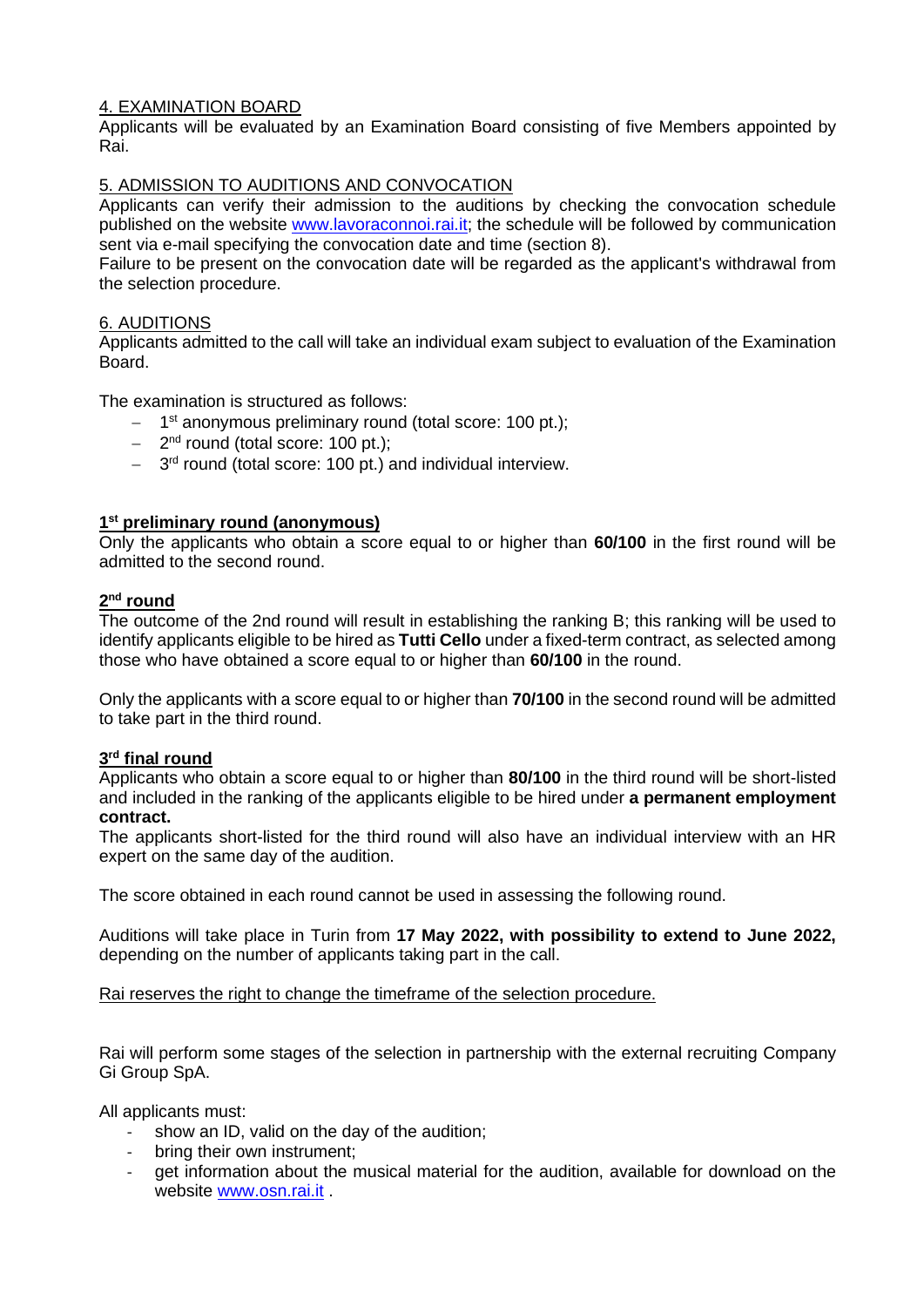In compliance with the prevention and containment measures adopted to reduce the SARS-COV2 outbreak, applicants should play accompanied by the pianist recruited by the Company. Access to Rai premises is forbidden to external pianists.

The Board can request the applicants to perform all or part of the examination programme; it can also ask the applicants to repeat the performance more than once.

Performances might be recorded. The Examination Board can use these recordings to take a final decision.

Applicants are not entitled to the reimbursement of travel and accommodation costs.

# 7. PUBLICATION OF THE RANKINGS AND RECRUITMENT

The selection procedure will result in 2 rankings:

# **Ranking "A"**

Drafted after the third round according to the score achieved.

The threshold for eligibility is equal to or higher than **80/100**.

Based on Ranking "A," Rai will hire the first eligible applicant in the list under a **permanent employment contract**, provided the candidate meets the requirements set out under section 1) and passes the pre-recruitment medical examination.

Applicants who are not eligible for the third round will be enlisted in ranking B.

### **Ranking "B"**

Drafted after the second round according to the score achieved.

The threshold for eligibility is equal to or higher than **60/100**.

To cater to future needs, Rai will hire the eligible candidates enlisted under ranking B based on their score, under **a fixed-term employment contract**, provided that they meet the requirements set out under section 1) and pass the pre-recruitment medical examination.

Ranking B will include applicants divided according to the following score:

- equal to or higher than 70/100: Applicants eligible for fixed-term employment contract and admitted to the third round;
- Equal to or higher than 60/100 and lower than 70/100: Applicants exclusively eligible for fixedterm employment contract.

Ranking B will be exclusively used as a recruitment pool for possible fixed-term contracts for Tutti Cello.

Applicants who achieve a score lower than 60/100 will be regarded as "inelegible ".

According to the times and modes specified during the proposal, the interested party should submit their acceptance of the permanent employment contract to the Company. The recruitment proposal's express or implicit refusal will result in the applicant's exclusion from the ranking and constitute a definitive renunciation to the selection.

In the case of waivers or exclusions, or in the event of supervening business needs, the above mentioned rankings will be drawn according to the applicants' score and in compliance with the minimum thresholds set.

#### Rankings will be valid for 36 months from the date of publication.

The expected place of work is Turin.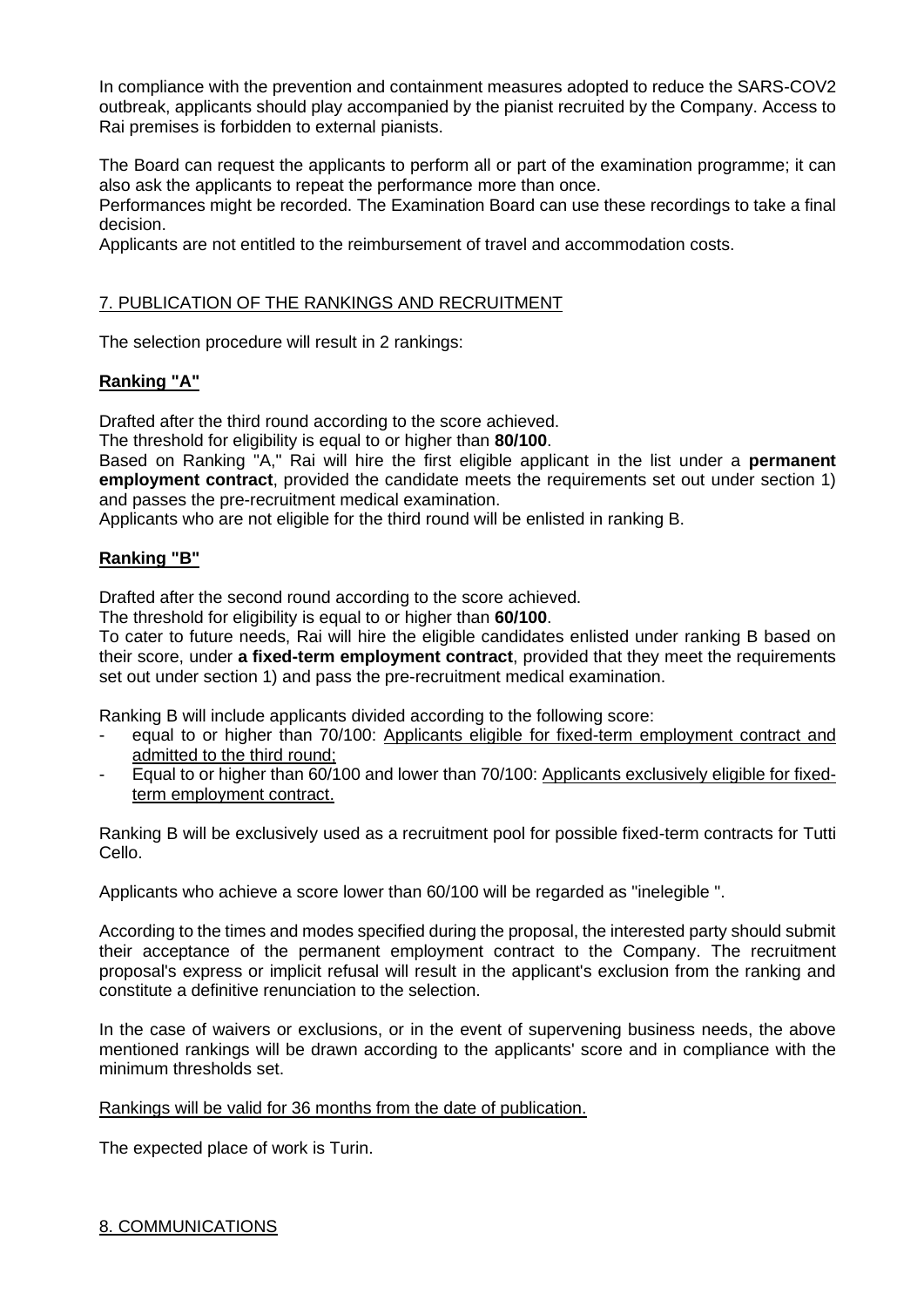Communications will be sent via e-mail to the address specified by the applicants upon submitting their application. The admission to the next selection step and the scores obtained in the auditions will also be published on the Home Page of the websit[e www.lavoraconnoi.rai.it.](http://www.lavoraconnoi.rai.it/) The applicants' email address will also be used for communications during the subsequent pre-recruitment phase.

#### 9. FINAL PROVISIONS

Any permanent employment relationship governed by the Collective Labour Agreement for Rai Orchestra Professors is subject to a six-month probationary period under art. 2096 of the Italian Civil Code. During the said period, each party may withdraw from the contract without notice or indemnity in place of the same.

The orchestra professors hired will not be able to work - whether for a fee or free of charge and even during holidays - with third parties (bodies, organisations, companies, individuals, etc.) who perform, in any form, activities of the same nature of Rai's activities.

As envisaged by the Three-Year Corruption Prevention Plan 2022-2024 of Rai SpA upon recruitment, candidates will be asked to formally declare the absence of conflict of interest and potential incompatibilities.